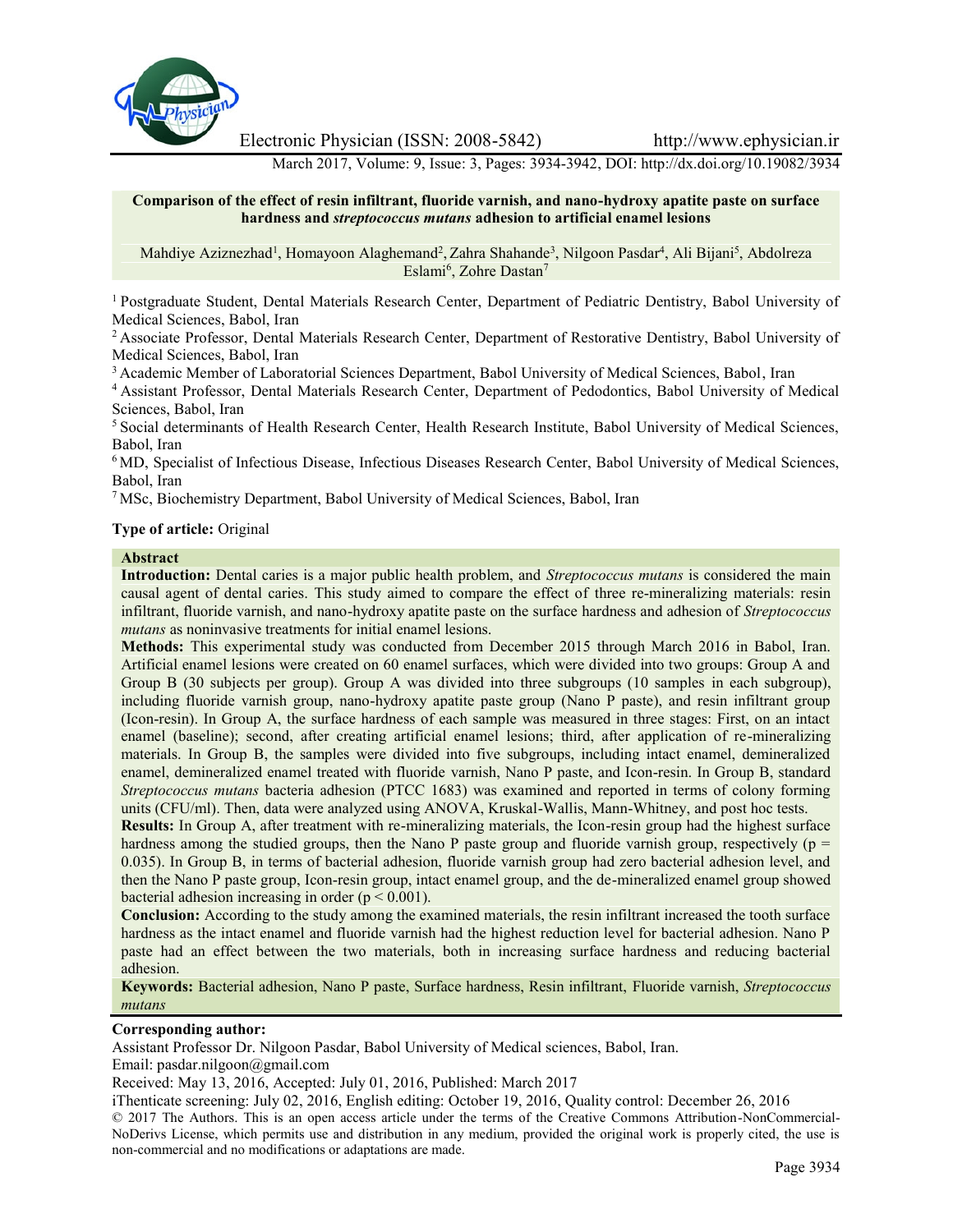# **1. Introduction**

In recent years, tooth decay control methods have changed dramatically. Traditional approaches with extensive restorations have changed to prevention, noninvasive, and minimal invasive methods. New procedures of controlling tooth decay, including preventive methods, risk control, and early diagnosis of caries, can help to stop this early enamel lesions at the early stages (1). White spot lesions (WSL) are identified with the loss of minerals, despite the hard dental surfaces. Risk factors are associated with poor oral hygiene and hypofunction of salivary glands. Early white spot lesions have hard surface and are reversible. Hypomineralization in the molar and incisor (MIH) is one of the other tooth enamel defects, which generally involves the anterior teeth and first permanent molars. This term was proposed in 2001 by Weerheijm et al. (2). Soft hypomineralized enamel is porous and prone to fractures because of its cavities and anomalies in the structure. Electron microscopy scans show that the enamel crystals in MIH are not organized, and there are few calcium and phosphate ions. Determining the etiologic factors is difficult due to the sensitivity of ameloblasts during the prenatal period to 3 years old, which is the mineralization period of the first permanent molars (3). However, most reported factors in the literature were related to changes in environmental conditions such as respiratory diseases, high fever, and multiple use of antibiotics. Treatment of teeth with MIH is varied as a simple process such as clinical dental control to different extensive restorative treatments. These patients can be treated by noninvasive and micro-invasive treatments in the early stages (2). Various methods have been proposed to treat these lesions. For the noninvasive treatment of these lesions, the oral hygiene instructions, nutritional advice and fluoride application, and using calcium and phosphate combinations, such as casein phosphopeptide-amorphous calcium phosphate (CPP-ACP) and xylitol (in the forms of candy, troche, syrup, and toothpastes containing xylitol) and antimicrobials (such as chlorhexidine varnish 1% with thymol 1% and chlorhexidine 0.12%), and the surface seal of lesions are recommended (4, 5). However, many of these lesions progress due to the failure of patients to comply with the instructions. The next step is micro-invasive treatments, which include the use of capillary forces to drive resins with a high penetration index into the body of lesions and enamel cavities. This method was introduced in 2009 as the resin infiltration (6, 7). The third step is invasive treatments, including restorative treatments, which demolishes a large amount of healthy enamel tissue and which eventually enters the tooth in a vicious cycle of inevitable restorative treatments (7).

One of the noninvasive treatments is the re-mineralization with fluoride varnish. It is well confirmed that fluoride varnish is effective in preventing tooth decay. Fluoride varnish can improve and enhance the results of topical fluoride therapies by increasing the duration of exposure to the enamel. Due to its safety and effectiveness, its use has been increasing in recent years. Many studies suggest that anti-decay activity of fluoride varnish is related to its fluoride release and promoting the remineralization of enamel and preventing the enamel demineralization process. Less attention has been paid to the study of anti-biofilm activity of varnish, although one study has shown that fluoride can effectively affect bacterial adhesion to the tooth surface (8) and also can increase the surface hardness of enamel (9). Nano P Paste (FGM dental product, Brazil) is one of the calcium phosphate compounds that contains bioactive substances, including calcium and nanophosphate in the crystalline form of hydroxyapatite and fluoride with the concentration of 9000 ppm. Phosphate nanocrystals are smaller than 100 nm, which can increase bioactivity and lead to an increase in surface area and the ability of moisture absorption in hydroxyapatite nanoparticles. The released calcium, phosphate, and fluoride ions can increase the saturation level in the liquid medium surrounding dental hard tissue and therefore promote remineralization (10). Less attention has been paid to the study of anti-biofilm activity of Nano P. Another method is the resin infiltration, which is a micro-invasive method for the treatment of hypomineralized enamel. In this method, after the surface erosion by acids, resin with low viscosity penetrates into the lesion with capillary forces, so the porosities of carious lesion are closed and the loss of minerals is stopped (11). This material penetrates into the body of the lesion without leaving a resin layer on the surface of the lesion and can seal it (12). Resin infiltrant have benefits, including mechanical resistance against enamel de-mineralization, preserving healthy tooth structure, and high patient acceptance. Another instance of its application is the covering of white spot lesions (WSL) after orthodontic treatments, in which, because of the similarity in the reflection coefficient of enamel and resin infiltrant, a white appearance of the lesion is resolved after resin infiltrant treatment, and the lesion color changes much like surrounding healthy enamel, without the need to remove some of the hard dental tissue, as in restorative and micro- abrasion methods (11). It has been claimed that it not only increases the surface hardness (9, 12) but also decreases bacterial adhesion (9). The adhesion of certain microorganisms to specific surfaces in the oral cavity and the formation of dental plaque on teeth and restorative materials are the early causes of oral diseases such as gingivitis and tooth decay. The quantity and quality of bacterial accumulations on a specific surface depends on certain features. For example, high surface roughness and high free surface energy increases the bacterial adhesion (9). One of the main pathogens of tooth decay is *Streptococcus mutans*. This bacteria can cause synthesis of extracellular polysaccharides from sucrose, which causes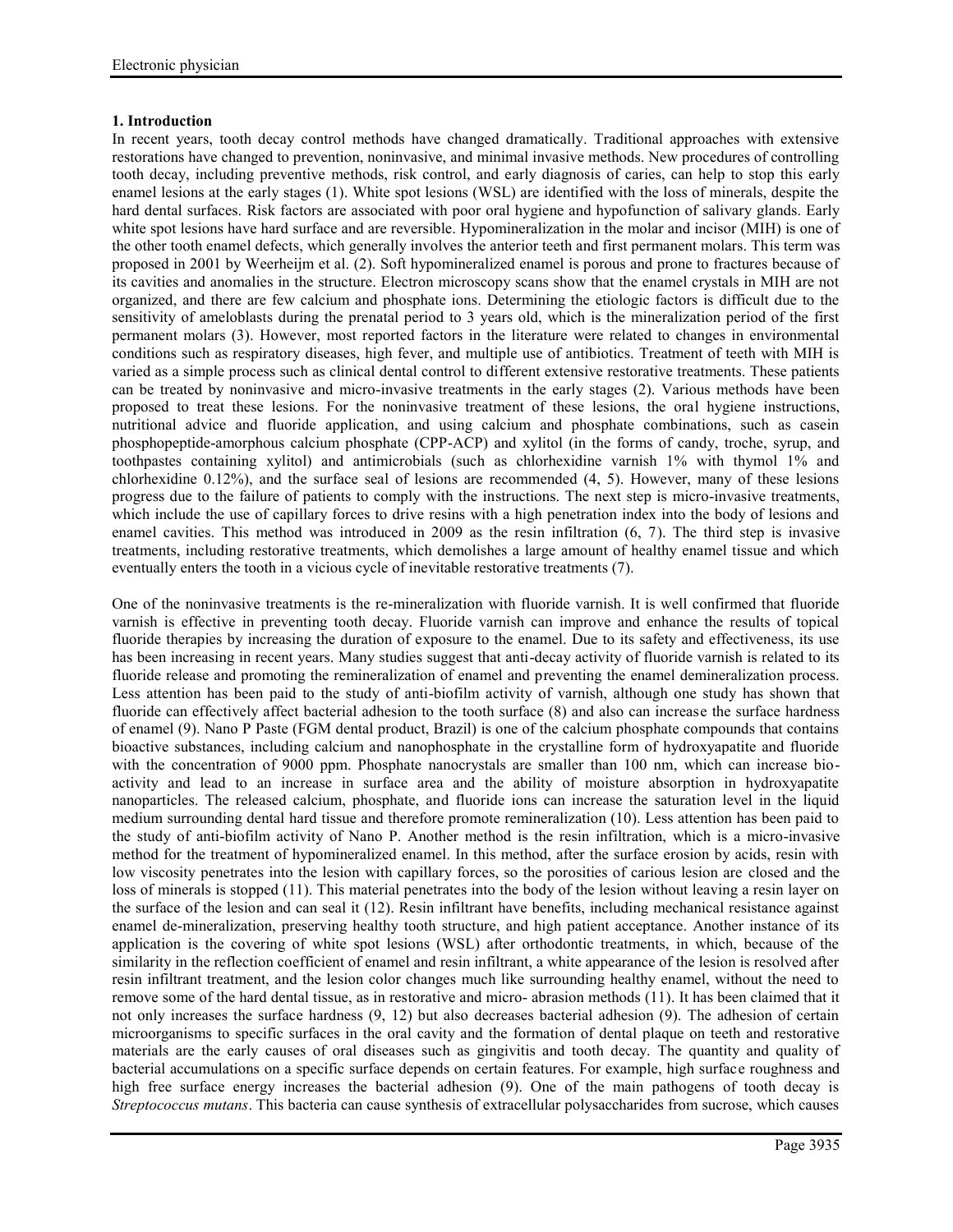adhesion of bacteria to tooth surfaces and formation of cariogenic biofilms. So if the adhesion of *Streptococcus mutans* to tooth surfaces reduces, the potential for initiation of dental decay will decrease (8). No data about influence of Nano P paste on *Streptococcus mutans* adhesion are available, and no studies have been conducted in regards to a re-mineralizing effect comparison with fluoride varnish and resin infiltrant. Also, no adequate information is available to compare the effects of these materials on anti-Streptococcus mutans adhesion; this study aimed to compare the anti-bacterial adhesion effect of Nano P paste, fluoride varnish, and resin infiltrant and compare their effects on enamel hardness.

#### **2. Material and Methods**

## *2.1. Research design and samples*

This experimental study was conducted from December 2015 through March 2016 in Babol, Iran. According to similar studies, 30 intact premolars extracted for the orthodontic purposes with the maximum of 3 months duration after extraction and without any structural problems were chosen as the test samples (8). The teeth were cleaned and polished by pumice and water. To assess enamel defects, a stereomicroscope (Olympus Bx41, Olympus Optical Co, Tokyo, Japan) was used. All the teeth were stored before use in chloramine T 1%. Two samples of proximal surface from each tooth were prepared. The approximate size of the samples was  $3\times2\times2$  mm, which were measured using a demo cutting device (Delta precision sectioning machine, Mashhad, Iran) by diamond disc separator and low-speed hand-piece and water cooling system. The samples were randomly divided into two main groups: Group A, to evaluate the hardness using Vickers device (Koopa, MH3, Iran), and Group B, to examine the microbial adhesion. In Group A, samples were mounted in epoxy resin so that the enamel surface was out of the resin and placed parallel to the horizon.

## *2.2. Production of artificial enamel lesions (demineralization and remineralization cycles)*

Putting enamel samples in a de-mineralization solution, which contains Cacl2: 12 mM, resin KH2PO4: 10 mM, Lactic acid: 50 mM, Nacl: 100 mM, pH =4.5 at 37 °C for 6 hours and then in the re-mineralization solution (Cacl2: 1.5 mM, KH2PO4: 5 mM, Acetic acid: 100 mM, Nacl: 100 mM, PH =6.5) in 37 ºC for 18 hours. This process was repeated for 14 days (5, 9).

## *2.3. Group A*

Group A, consisting of 30 samples of enamel preparations with the approximate size of  $3 \times 2 \times 2$  mm, were mounted in epoxy resin in such a way that the enamel surface was out of the resin and placed parallel to the horizon. Group A was divided randomly into three subgroups of 10 samples (Groups A1-A3).

## *2.3.1. Group A1*

In 10 enamel samples, a hardness test was done three times by Vickers device with 500 g force for 15 seconds. First time: in 3 points, the hardness was measured, and its average was reported without any surface preparation. Second time: after completion of the full cycle of de-mineralization and re-mineralization, the hardness was measured in three points, and its average was reported. Third time: after using the fluorilaq 5% varnish (Pascal Company, USA), located as a thin layer by a brush and completely dried, hardness was measured in 3 points and its average was reported (Figure 1).

#### *2.3.2. Group A2*

Ten enamel samples, three times, were under hardness test such as in the first group. The first and second times were like the first group, but the third time, after applying Nano P paste (FGM dental product, Brazil), which was used by micro-brush rubbing motions for 10 seconds, the paste was placed on the enamel for 5 minutes (according to the manufacturer's instructions) and then was washed with water. Hardness was measured in 3 points and its average was reported.

## *2.3.3. Group A3*

Ten enamel samples, three times, were under hardness test as in the first group. The first and second times were similar to the first group, but the third time after applying Icon-resin (Icon, DMG, Hamburg, Germany), hardness was measured in 3 points, and its average was reported. Icon Etch was applied for 2 minutes on the sample; then, for at least 30 seconds, the samples were washed and dried using oil- and water-free spray (Table 1). Then, Icon Dry was placed for 30 seconds on the surface; then, for at least 30 seconds, the samples were washed and dried using oiland water-free spray. Icon infiltrant was located on the etched areas for 3 minutes and was cured for 40 seconds with LED (light emitting diode) (Valo Ultradent, USA). For the second time, Icon infiltrant was used for 1 minute; after removing the extra parts with an explorer, it was cured again for 40 seconds. Then, the results were analyzed using the SPSS software v.22, Anova, Anova repeated measures tests, Tukey post hoc test, and LSD; p<0.05 was considered significant.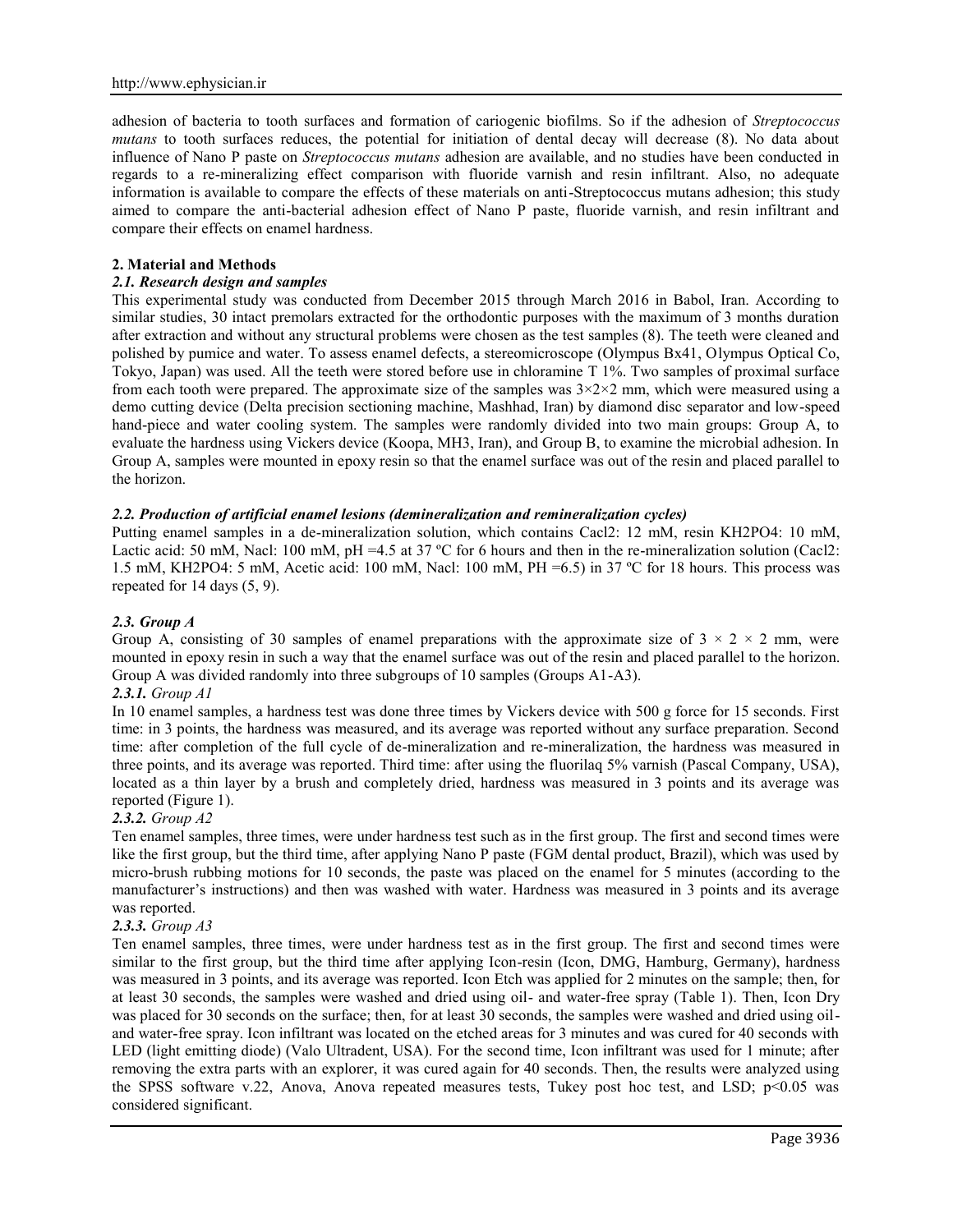# *2.4. Determining the adhesion of Streptococcus mutans to enamel samples*

Group B was divided into the five subgroups ( $n=6$  in each subgroup) as follows: 1) Group B1: intact enamel; 2) Group B2: hypomineralized enamel; 3) Group B3: hypomineralized enamel affected by fluorilaq varnish; 4) Group B4: hypomineralized enamel affected by the nano-hydroxyapatite paste; and 5) Group B5: the hypomineralized enamel affected by Icon-resin. Then, all the surfaces of the samples except one enamel surface was covered by two layers of nail polish. For 12 hours, the samples of intact enamel and enamel hypomineralized groups were put in Formalin tablets (Merck, Germany) for sterilization (13). Then, in the next three groups, the preparation of the samples was performed in a sterile environment with adequate ventilation and torch. After preparing, the samples were kept in a container with Formalin tablets for sterilization for 12 hours. After sterilizing, the samples were washed with distilled water, and the sterile swabs of bacterial suspension equivalent to 0.5 McFarland of standard bacteria *Streptococcus mutans* PTCC 1683 was spread on the sheep blood agar medium (SBA); then, the desired samples were put on the agar surface. Plates were incubated for 48 h at 37 °C. The samples were taken from the medium and washed with 15cc normal sterile saline solution, and then the samples were put in 1 cc sterile saline solution (8) and for 5 minutes in the vortex (Delta vx2, Mashhad, Iran) with 2800 rpm, to remove the bacteria from the tooth surface and be spread in normal saline (removing bacteria phase followed by adhesion) (14). Then, dilutions of 1.10, 1.100, and 1.1000 of the above suspension were prepared in normal sterile saline (10) and 0.1 cc of each dilution (14) was spread on the surface of SBA. Incubation was performed in 37°C for 18-24h and then the grown colony count was counted and the results were reported in terms of CFU / mL (8). Then, the results were analyzed by IBM© SPSS© Statistics version 22 (IBM© Corp., Armonk, NY, USA) using ANOVA, Kruskal-Wallis and Mann-Whitney post hoc tests.

| Materials      | Composition                                                              | Manufacture Batch        |
|----------------|--------------------------------------------------------------------------|--------------------------|
|                |                                                                          | number                   |
| Icon           | Icon-Etch: hydrochloric acid, pyrogenic silicic acid, and surface        | DMG, Hamburg,            |
|                | active substance. Icon dry: 99% ethanol. Icon-infiltrant:                | Germany, Batch No:       |
|                | TEGDEMA-based resin matrix, imitators                                    | 710377                   |
| De-sensibilize | Calcium nanophosphate organized in crystalline form of hydroxyl          | FGM, Santa Catriuna,     |
| Nano P         | apatite, potassium nitrate, water, surfactant, tensoative, Flavor, 9.000 | Brazil, Batch No: 250815 |
|                | ppm F                                                                    |                          |
| Fluorilag      | Naf 5%, 22600ppm F                                                       | Pascal, USA, Batch No:   |
| varnish        |                                                                          | <b>BBVBZ</b>             |

**Table 1.** Composition and the manufactures of the materials

# **3. Results**

Table 2 shows the Vickers hardness number (VHN) in intact enamel, after enamel lesion, and after treatment in all the groups. According to ANOVA analysis, there was no significant difference between the groups of the intact enamel (base line) (p=0.383). Post-lesion groups showed lower Vickers hardness number (VHN) compared with the base line. But no significant difference was observed in VHN between the groups after early enamel lesions  $(p=0.368)$ . After using the mineralizing materials, the micro-hardness level was increased in all three groups, the resin infiltrant (Group A3) (453.13±102); next, the nanohyroxy apatite (Group A2) (66.406±57) and fluoride varnish (Group A1) (33.361±53), respectively. Significant differences were observed between the groups after treatment (p=0.035). Group A3 showed higher surface hardness than other groups, but the Tukey test results showed no significant difference between Groups A2 and A3. Also, there was no significant difference between the surface hardness of Groups A1 and A2. In addition, there was no significant difference between the resin infiltrant and intact enamel groups  $(p<0.001)$ . But, in the other two groups, treated enamel had higher hardness than post-lesion enamel, but it was not as much as the intact enamel. Table 3 shows the adhesion level of *Streptococcus mutans* bacteria into five groups, according to CFU / mL. Kruskal-Wallis test results showed that in fluoride varnish group (Group B3), the adhesion level of this bacteria was zero, and then Nano P paste (Group B4) (78.33±52.69), resin infiltrant group (Group B5) (500±299.33), the intact enamel (Group B1) (4651.6±3959.2), and the hypomineralized enamel group (Group B2) (7883.3 $\pm$ 7154.9), which had statistically significant differences in terms of bacterial adhesion (p<0.01). Figure 1 shows the surface hardness of the materials in three phases: baseline, post-lesion, and after applying the examined material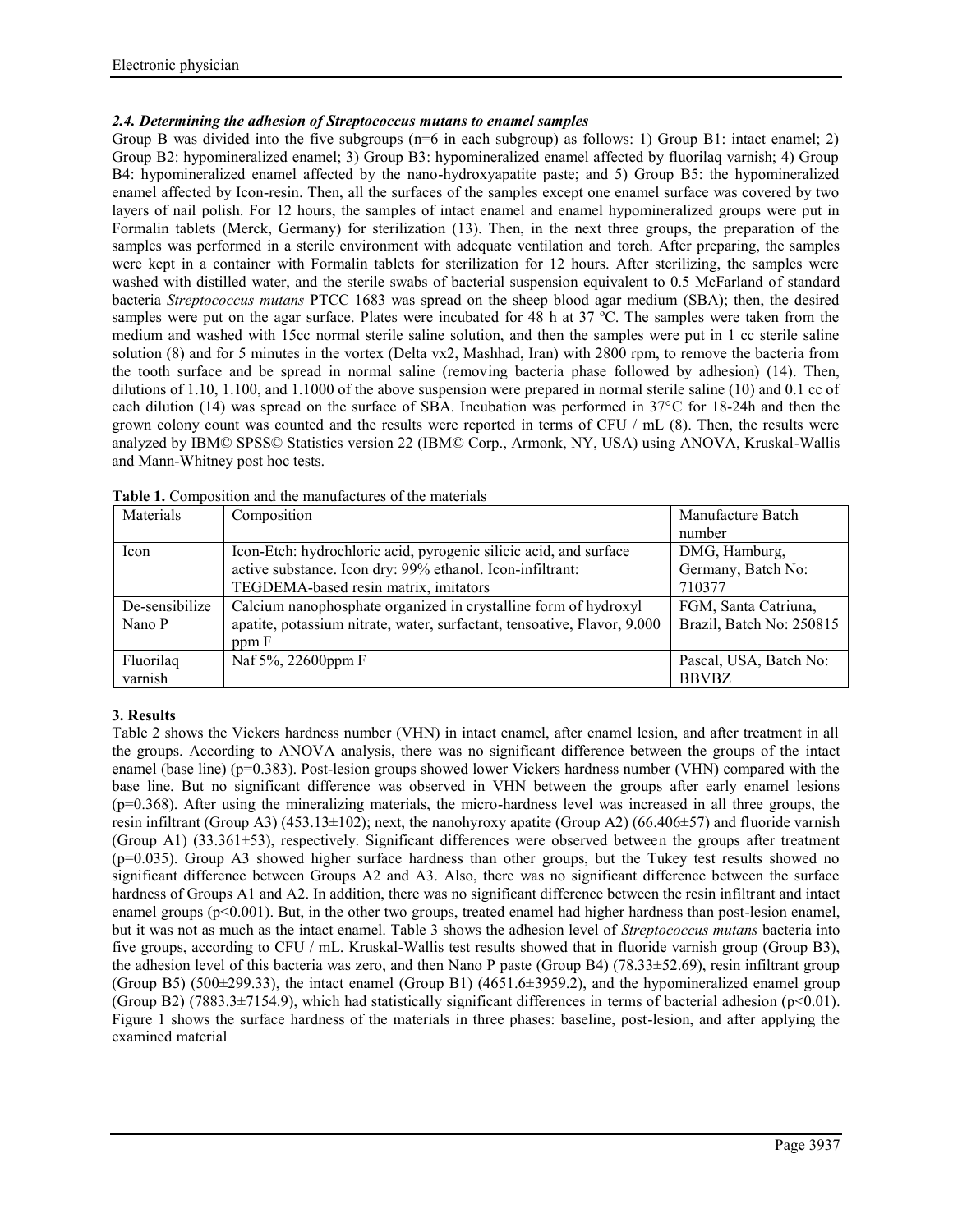| nimeranzing agems applicu |                    |                                |                                  |                                 |
|---------------------------|--------------------|--------------------------------|----------------------------------|---------------------------------|
| Groups                    | Baseline           | Post-lesion                    | Post-treatment                   | <i>p</i> -value (ANOVA Repeated |
|                           | $(Mean \pm SD)$    | $(Mean \pm SD)$                | $(Mean \pm SD)$                  | measurement)                    |
| Fluoride varnish group    | $454.73 \pm 72.80$ | $303.03 \pm 47.45$             | 361.33 $\pm$ 53 c, A             | p<0.001                         |
| (Group A1)                | a, A               | b, A                           |                                  |                                 |
| Nano-hydroxy apatite      | $482.63 \pm 81.99$ | $323.23 \pm 64.58$             | $406.66 \pm 57$ c, AB            | p<0.001                         |
| paste (Group A2)          | a, A               | b. A                           |                                  |                                 |
| Resin infiltrant (group)  | $433.93 \pm 77.62$ | $286.26 \pm 58.9^{\mathrm{b}}$ | $453.13 \pm 102$ <sup>a, B</sup> | p<0.001                         |
| (A3)                      | a, A               | $\mathbf{A}$                   |                                  |                                 |
| $p$ -value (ANOVA)        | 0.383              | 0.386                          | 0.035                            |                                 |

**Table 2.** Mean surface microhardness values in baseline, post-lesion, and post-treatment groups, according to re mineralizing agents applied

**Table 3.** Concentration of *S. mutans* on enamel surfaces (CFU/mL)

| Groups                               | Mean $\pm$ SD                     | Min-max    |
|--------------------------------------|-----------------------------------|------------|
| Sound enamel (Group B1)              | $4651.66 \pm 3959.2$ <sup>a</sup> | 810-11500  |
| Hypomineralization enamel (Group B2) | $7154.9 \pm 753.33$ <sup>a</sup>  | 3100-22000 |
| Fluoride varnish (Group B3)          | 000 <sup>b</sup>                  | 000.000    |
| Nano hydroxyapatite paste (Group B4) | $78.33 \pm 52.69$ c               | 20-150     |
| Resin infiltrant                     | $500 \pm 299.3$ <sup>d</sup>      | 180-900    |
| $p$ -value                           | p<0.001                           | p<0.001    |



**Figure 1.** Surface hardness of the materials in three phases: baseline, post-lesion, and after applying the examined material

# **4. Discussion**

Hardness means the resistance of a material or a surface against indentation or penetration, which is considered an important mechanical characteristics of the material because the resistance to abrasion, friction, erosion, or water or any other substance, in general, increases with increasing hardness. This means that high levels of mineral content in enamel are associated with low levels of abrasion compared with dentin. (9) Given the importance of surface enamel in progression of dental decay, one of the objectives of this study was to evaluate micro-hardness of an enamel surface, after creating the early enamel lesions and then using the mineralizing materials. Thus, measuring VHN (Vickers Hardness Number) was done in three steps: 1) on intact enamel (base line); 2) on the early enamel lesions such as white spot lesion; and 3) post-treatment (after applying the mineralizing materials) (10). After early decay lesions, decrease in VHN was observed in all groups. After treatment in all three groups, an increase in surface micro-hardness was seen in hypomineralized enamel. In this study, surface micro-hardness of enamel treated with resin infiltrant was significantly higher than in the other groups. This result can be due to the ability of low-viscosity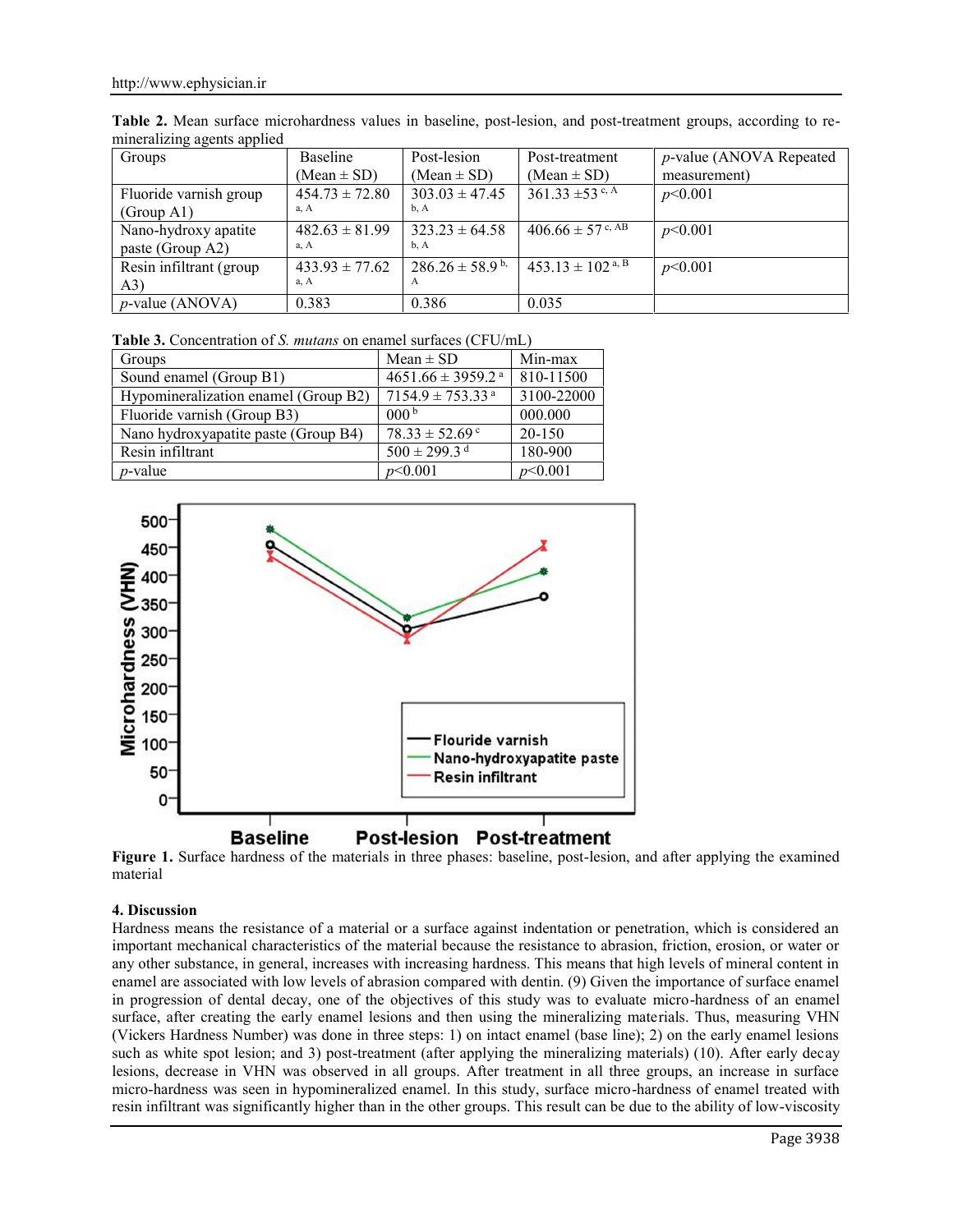resin to fill the lesion and create a barrier not only at the level of the lesion but also within the body of the enamel lesions. Thus, in theory, resin infiltrant is able to strengthen de-mineralized enamel structure and prevent more decay and pitting (9). Some clinical studies have reported that micro-invasive treatment of decay with resin infiltrant is an effective and safe method to stop early decay lesions and to preserve demineralized enamel (15, 16). A similar study conducted by Soley et al. evaluated the surface micro-hardness of de-mineralized enamel after resin infiltration and concluded that the resin infiltrant can increase the surface hardness of de-mineralized enamel, which is consistent with this study; its difference with our study was that we also examined the intact enamel as the control group and compared with the surface micro-hardness of treated enamel; we concluded that resin infiltrant can increase the surface micro-hardness of de-mineralized enamel as much as intact enamel. The findings of this study were consistent with the studies of Turres et al., Paris et al., Malek Taher et al., and Soley et al (9), which indicated that micro-hardness of decay lesions notably increased by the resin infiltrant (1, 4, 7). After the resin infiltrant group, nano-hydroxyapatite group increased the surface microhardness of enamel slightly higher than fluoride varnish, but this difference was not statistically significant. According to company information, nano-hydroxyapatite paste contains 9000 ppm fluoride. Although the Nano P paste contains a lower concentration of fluoride than varnish, the presence of organized calcium and phosphate ions in the form of nano-hydroxyapatite crystals with fluoride can increase the potential for remineralization. In white spot lesions, the hydroxyapatite crystals are dissolved from the superficial layer and create a lesion below the surface, with a high mineralized surface layer.

Nano-crystals of calcium and phosphate can have higher infiltration into the de-mineralized subsurface layers by rubbing motions for 10 seconds and may create a reservoir of calcium and phosphate ions. The source of ions with fluoride can be viable during the cariogenic challenge and help to maintain the supersaturated enamel minerals. However, the release of mineral ions into the deep areas of lesion can be avoided by this mineralized surface layer. This may explain why complete re-mineralization cannot be achieved following the nano-hydroxyapatite paste (10). The results of this study are consistent with the study of Carvalho et al. on increased surface hardness following the use of nano-hydroxyapatite paste. The authors examined the surface hardness of de-mineralized enamel after applying the nano-hydroxyapatite paste and fluoride varnish. They used de-mineralization and re-mineralization cycles for creating early enamel lesions and then measured the surface hardness of enamel after applying fluoride varnish and Nano P paste and concluded that both of them increase the surface hardness of enamel, but none of them can re-mineralize the enamel as much as the intact enamel and Nano P paste can increase surface hardness greater than fluoride varnish, which is consistent with our study. Although fluoride varnish has higher fluoride concentration (22600 ppm) compared with the Nano P paste (9000 ppm), it was suspected that the fluoride varnish group further increases the surface hardness due to higher concentrations of fluoride and the potential to reduce the dissolution of enamel in acid. The reason can be the low contact time of fluoride varnish with the enamel in our study because the fluoride varnish can have chemical reaction with enamel over 24 hours. On the other hand, more frequent application of fluoride varnish can enhance the effectiveness of anti-caries properties. But, in this study, one-time use of fluoride varnish was applied for the purpose of simulating professional clinical condition (10). The next group that increased the microhardness of hypomineralized enamel was the fluoride varnish group. Fluoride applies its anti-caries effect with three different mechanisms. First, it enters the fluoride ions in dental tissues and forms fluoro apatite by the present calcium and phosphate ions in saliva. This insoluble sediment replaces the dissolving salts containing manganese and carbonate, which were lost during de-mineralization by bacteria. This replacement process increases the enamel resistance to acid. Second, non-cavitated lesions are re-mineralized through a similar process; third, fluoride has antimicrobial activity. The results of this study on the increase in micro-hardness of de-mineralized enamel by fluoride varnish are consistent with the studies of Esfahani et al. (18), Lata et al. (19), Shetty et al. (20), Pulido et al. (15), and Vysal et al. (21). *Streptococcus mutans* is the most important pathogens in human dental decay. Its pathogenicity is due to its ability to bond to the tooth surface by formation of biofilm, which is created by organized polysaccharides derived from the metabolism of carbohydrates, especially sugar-containing diets. In addition to the metabolism of carbohydrates, bacterial products also can produce acidic materials that dissolve tooth enamel and cause tooth decay in the long term (16).

In the present study, the fluoride varnish group did not show any bacterial adhesion, and the number of CFU/mL was zero. Fluoride has antimicrobial activity. At low concentrations, fluoride ions suppress glycosyltransferase enzyme production. Glycosyltransferase enables glucose consumption in the extracellular polysaccharides formation and increases bacterial adhesion. The formation of intracellular polysaccharides is prohibited by limiting microbial metabolism in hosts between meals, which prevents the accumulation of carbohydrates. As a result, the time of decay onset will be limited to the period during eating and immediately after that. At high concentrations (12.000 ppm), which are used in the topical fluoride application, fluoride ions are toxic directly to some oral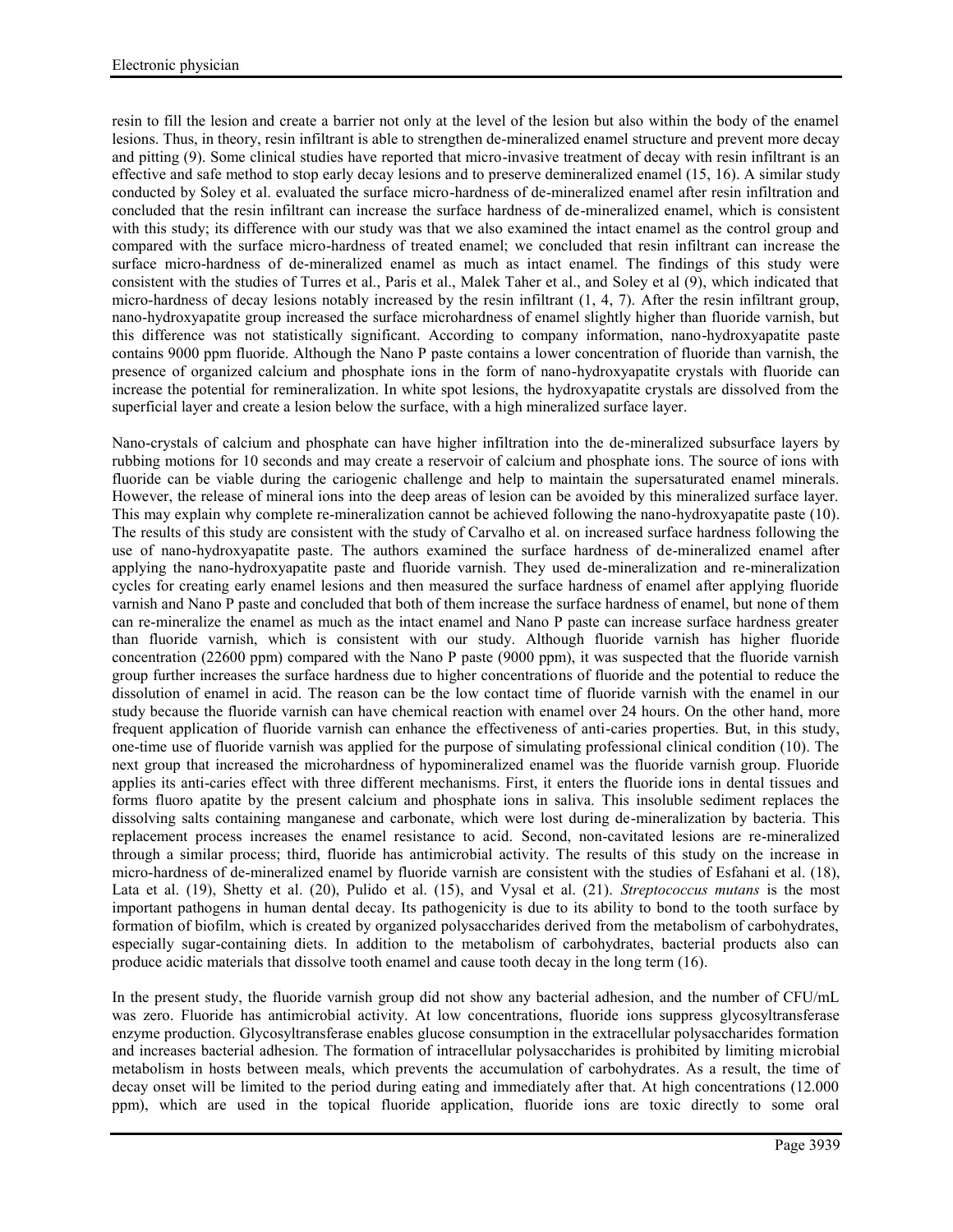microorganisms, including *Streptococcus mutans*. Stopping the growth of mutans group of Streptococci after a single topical application of fluoride may continue for weeks (22). According to Dong et al., the minimum concentration (MIC) in which fluoride reduces bacterial adhesion is 282 ppm. In the study of Chen et al., fluoride varnish reduced adhesion of *Streptococcus mutans*. Chen prepared hydroxyl apatite discs, used four types of fluoride varnish, and measured the formation of cariogenic biofilm and adhesion of *Streptococcus mutans* on them at different times and concluded that fluoride varnish reduces the adhesion by 67%–98% (8), while in our study fluoride varnish reduced bacterial adhesion rate by 100%. Also, in a study conducted by Soly et al., fluoride varnish was more effective in reducing bacterial adhesion compared with resin infiltrant, which is consistent with the results of this study (9). In vitro studies suggested that *Streptococcus mutans* and Lactobacillus acid productions decreased with a fluoride layer on the enamel. Also, the bacterial content increases by decreasing the fluoride concentration (23, 24). After the fluoride varnish group, the more effective group in reducing bacterial adhesion was nano hydroxyapatite paste. Nanosize hydroxyapatite has a protean hexagonal structure and adheres to oral streptococci, fills the microscopic defects on the enamel surface, and affects the oral microflora. Hydroxyapatite removes cariogenic bacteria from the oral cavity when it is used as an oral hygiene aid (14). Studies showed that oral bacteria are basically adhere to the rough surfaces of dental enamel cracks, and flat and smooth surfaces prevent bacterial adhesion. The results of this study are consistent with the Arakawal et al. study (14). Arakawal applied hydroxyl apatite paste with tray, cultivated the saliva samples, and concluded that the number of *Streptococcus mutans* colonies after applying hydroxyl apatite paste was 38% lower than baseline. After the nano-hydroxyl paste group, the resin infiltrant group had reduced bacterial adhesion compared with the hypomineralized enamel and intact enamel groups because resin infiltrant filled the microporosities of demineralized enamel, decreased enamel surface roughness, and created a smooth surface because the rough surface increases bacterial adhesion and prepares a space for the evolution of cariogenic plaques (9, 25, 26). These results are consistent with the study by Soley et al. Among the studied groups, the highest bacterial adhesion was related to hypomineralized enamel, which can be due to surface microporosities. Poggio and Eick evaluated the surface morphology of restorative materials and its association with the adhesion of *Streptococcus mutans*; the authors concluded that bacterial adhesion is not related to surface roughness of materials and depends on other factors such as the electrical characteristics of material, its hydrophobicity, surface energy, and the amount of fluoride release, among which the electrical characteristics and hydrophobicity are the most important factors in the early adhesion of bacteria (25). Their results were inconsistent with the present study. In agreement with our study, other authors such as Quirynen and Carlen stated that the rougher surfaces absorb more salivary proteins and, consequently, more bacteria (25). In the present study, the adhesion of *Streptococcus mutans* in hypomineralized enamel was more than the intact enamel, which can be due to the surface porosities after being in the de-mineralization and re-mineralization cycles, although the difference was not statistically significant (14). The period for de-mineralization in the pH cycling phase was based on early studies to simulate the duration of de-mineralization that can occur in the oral cavity. However, it is relevant to emphasize that numerous dissimilarities exist between cycling models and in vivo. Thus, the re-mineralizing agent tested in our study also should be evaluated in vivo.

# **5. Conclusions**

The finding of our study demonstrated that, among the tested dental materials, resin infiltrant further increased dental surface hardness, and fluoride varnish further reduced bacterial adhesion; Nano P paste had an effect between the two materials, both in increasing surface hardness and reducing bacterial adhesion. It is recommended that further research should be conducted on the effectiveness of Nano P in reducing bacterial adhesion.

#### **Acknowledgments:**

This work was supported by grant number 9440727 provided by Babol University of Medical Sciences, Research and Technology Center, and Dental Material Research Center and Material Laboratory of Noshirvani Engineering University of Babol. We appreciate the technical assistance of Professor Poor Amir, Mrs. Seddighian, and Mrs. Dastan. We also are grateful to the FGM Company for preparation of the Nano P paste. We thank the reviewers of Electronic Physician Journal for their constructive comments that enhanced the quality of the paper.

## **Conflict of Interest:**

There is no conflict of interest to be declared.

#### **Authors' contributions:**

All authors contributed to this project and article equally. All authors read and approved the final manuscript.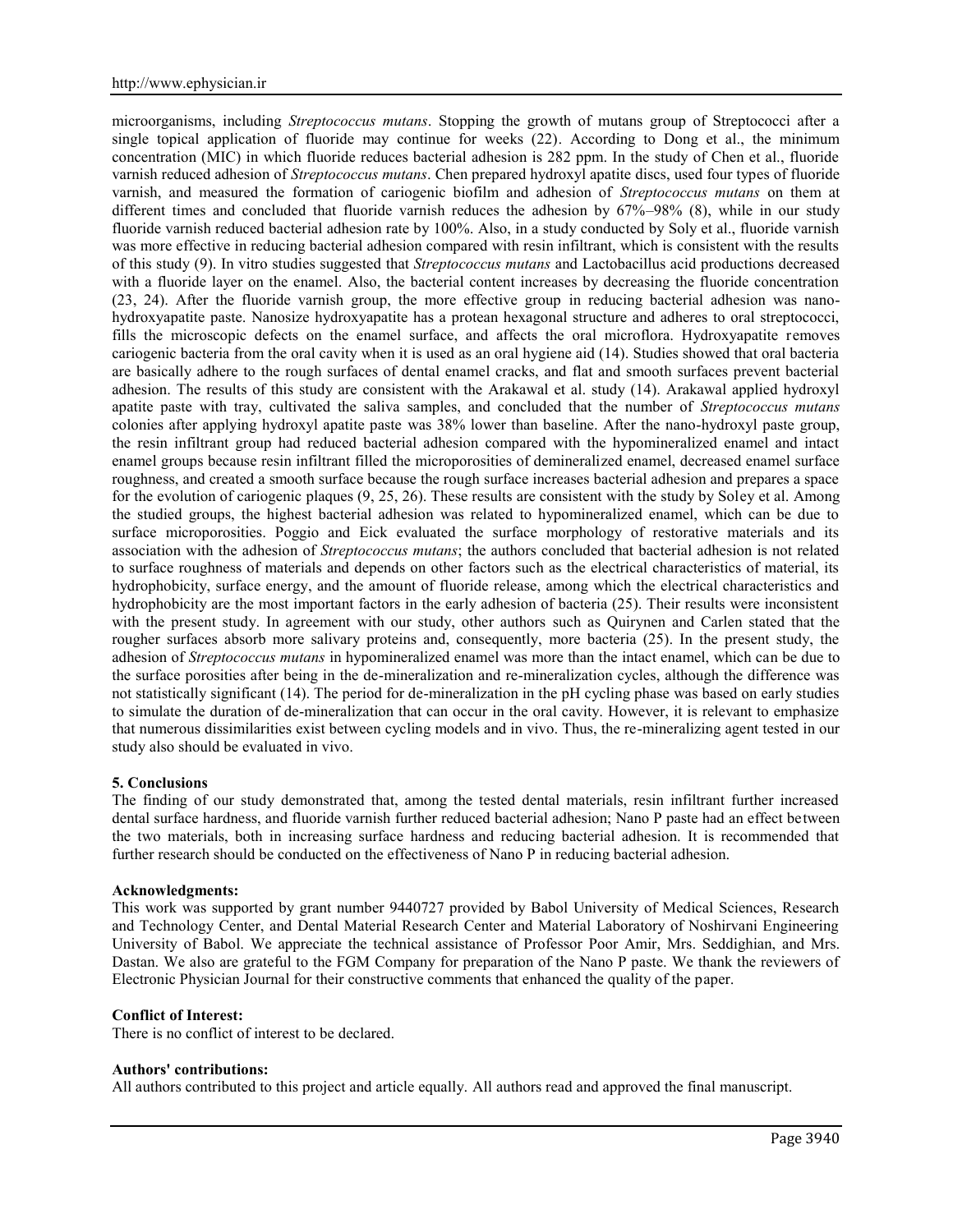# **References:**

- 1) Doméjean S, Ducamp R, Léger S, Holmgren C. Resin infiltraon of non-cavitad caris lesions: a systematic review. Med Princ Pract. 2015; 24(3): 216-21. doi: 10.1159/000371709. PMID: 25661012.
- 2) Crombie FA, Cochrane NJ, Manto DJ, Palamara JE, Reynolds EC. Mineralisation of developmentary hypomineralised human enamel in-vitro. Caries Res .2013; 47(3): 259-63. doi: 10.1159/000346134. PMID: 23363890.
- 3) Masteroberardino S, Campus G, Strohmenger L,Villa A, Cagetti M. An Innovative approach to treat incisors hypomineralization (MIH): a combined use of casein phosphopeptide-amorphous calcium phosphate and hydrogen peroxide-a case report. Case Rep Dent. 2012; 379-593. doi: 10.1155/2012/379593.
- 4) Pickelt FA. Nonfluoride caries preventive agents: new guidelines. J Contemp Dent Pract. 2011; 126(6): 469-74.
- 5) Cochrane NJ, Cai F, Huq NL, Burrow MF, Reynolds EC. New approaches to Enhanced remineralization of tooth enamel. J Dent Res. 2010; 89(11): 1187-97. doi: 10.1177/0022034510376046. PMID: 20739698.
- 6) Taher NM, Alkhamis HA, Dowaidi SM. The influence of resin infiltration system enemal microhardness and surface roughness: An in vitro study. Saudi Dent J. 2012; 24(2): 79-84. doi: 10.1016/j.sdentj.2011.10.003. PMID: 23960533, PMCID: PMC3723288.
- 7) Paris S, Schwendicke F, Seddig S, Muller WD, Dorfer C, Meyer- lueckel H. Micro- hardness and mineral loss of enamel lesions after infiltration with various resins: influence of infiltrant composition and application frequency in-vitro. J Dent. 2013; 41(6): 543-8. doi: 10.1016/j.jdent.2013.03.006.
- 8) Chau NP, Pandit S, Jung JE, Jeon JG. Evaluation of streptococcus mutans adhesion to fluoride varnishes and subsequent change in biofilm accumulation and acidogenicity. J Dent. 2014; 42(6): 726-34. doi: 10.1016/j.jdent.2014.03.009. PMID: 24694978.
- 9) Soley A, Orcun Y, Atalay M, Suat OC, Sezer DB. Effect of resin infiltration on enamel surface properties and streptoccuse mutans adhesion to artificial enamel lesions. Dent Mater J. 2015; 34(1): 25-30. doi: 10.4012/dmj.2014-078. PMID: 25748455.
- 10) de Carvalho FG, Vieira BR, Santos RL, Carlo HL, Lopes PQ, de Lima BA. In vitro effects of nano hydroxyapatite paste on initial enamel carious lesions. Pediatr Dent. 2014; 36(3): 85-9. PMID: 24960376.
- 11) Torres CR, Rosa PC, Ferreir NS, Borges AB. Effect of caries infiltration technique and fluoride therapy on microhardness of enamel carios lesion. Oper Dent. 2012; 37(4): 363-9. doi: 10.2341/11-070-L. PMID: 22335304.
- 12) Paris S, Dörfer CE, Meyer-Lueckel H. Surface conditioning of natural enamel caries lesions in deciduous teeth in preparation for resin infiltration. J Dent. 2010; 38(1): 65-11. doi: 10.1016/j.jdent.2009.09.001. PMID: 19737595.
- 13) Tydell PA. Nosocomail infection control during construction and renovation of health care facilitis. Infection control today. 2002; 6(6): 47-9.
- 14) Arakawa T, Fujimaru T, Ishizak T, Takeuchi H, Kageyama M, Ikemi T, et al. Unique function of hydroxyapatite with mutans streptococci adherence. Qunitessence Int. 2010; 41(1): 11-9. PMID: 19907724.
- 15) Pulido MT, wefel JS, Hernandez MM, Denehy GE, Guzmen-Armstrong S. The inhibitory effect of MI paste, fluoride and a combination of both on the progression of antificial caries like lesions in enamel. Oper Dent. 2008; 33(5): 550-5. doi: 10.2341/07-136. PMID: 18833861.
- 16) Angius F, madeddu M, Pompei R. Nuttritionally variant Streptococei interfere with streptococcus mutans adhesion properties and biofilm formation. New Microbiol. 2015; 38(2): 259-66. PMID: 25938751.
- 17) Paris S, Schwendicke F, Seddig S, Muller WD, Dorfer C, Meyer H. Micro- hardness and mineral loss of enamel lesion after infiltration with various resins: Influence of infiltrent composition and application frequency in vitro. J Dent. 2013; 41(6): 543-8. doi: 10.1016/j.jdent.2013.03.006. PMID: 23571098.
- 18) Salehzadeh Esfahani K, Mazaheri R, Pishevar L. Effect of Treatment with various remineralizating agents on the microhardness of demineralized enamel surface. J Dent Res Dent Clin Dent Prospects. 2015; 9(4): 239-45. doi: 10.15171/joddd.2015.043. PMID: 26889361, PMCID: PMC4753033.
- 19) Lata S, Uerghese No, Varughese JM. Remineralization potential of flouride and amorphous calcium phosphate-Casein phospher peptide on enamel lesions: an in vitro comparative evaluation. J Conserv Dent. 2010; 13(1): 42-6. doi: 10.4103/0972-0707.62634. PMID: 20582219, PMCID: PMC2883807.
- 20) Shetty S, Hegde MN, Bopanna TP. Enamel remineralization assessment after treatment with three different remineralizing agents using surface microhardness: An in vitro study. J conseru Dent. 2014; 17(1): 49-52. doi: 10.4103/0972-0707.124136. PMID: 24554861, PMCID: PMC3915386.